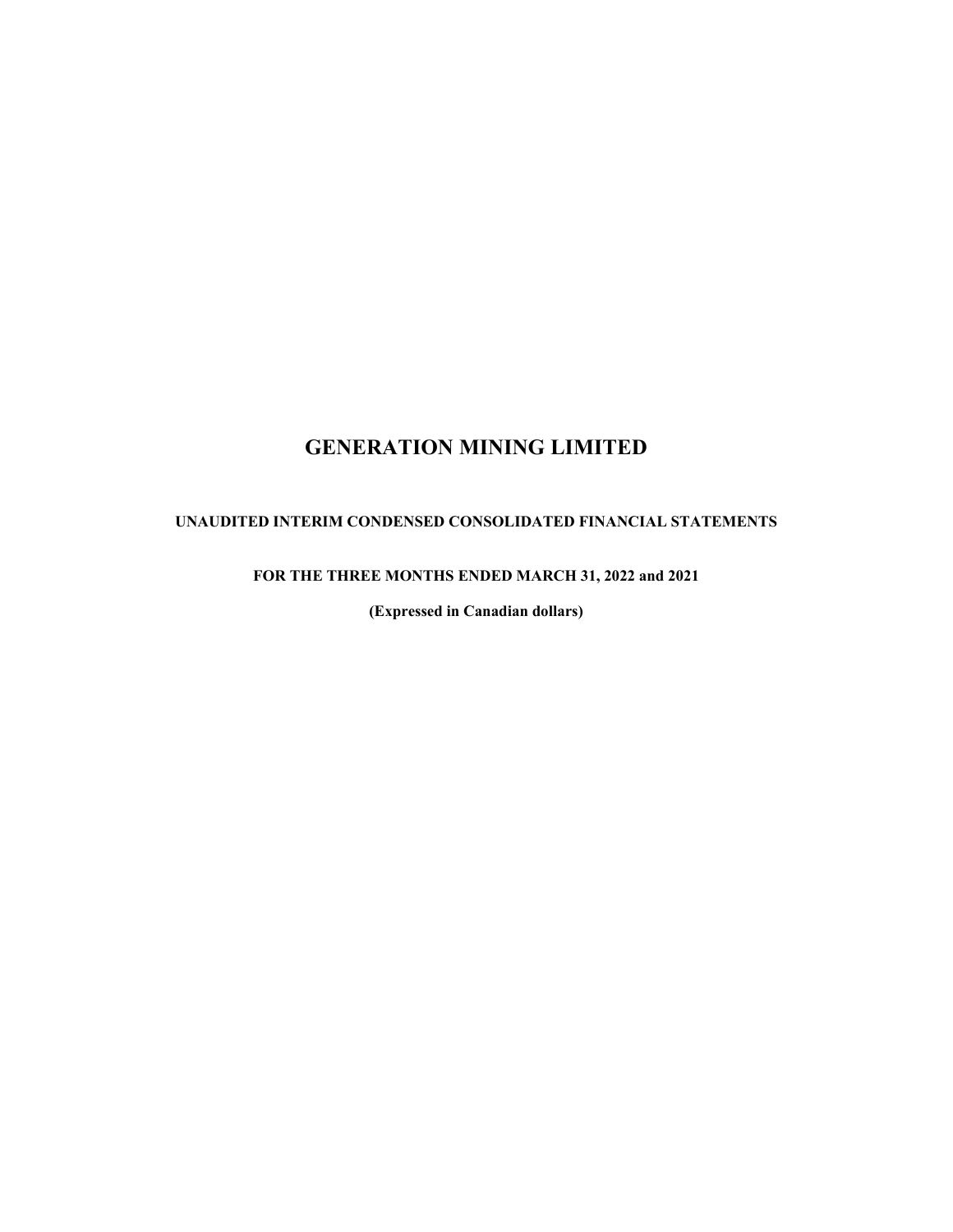#### **MANAGEMENT'S RESPONSIBILITY FOR FINANCIAL REPORTING**

The accompanying unaudited interim condensed consolidated financial statements of Generation Mining Limited (the "Company") are the responsibility of the management and Board of Directors of the Company.

The unaudited interim condensed consolidated financial statements have been prepared by management, on behalf of the Board of Directors, in accordance with the accounting policies disclosed in the notes to the unaudited interim condensed consolidated financial statements. Where necessary, management has made informed judgments and estimates in accounting for transactions which were not complete at the statement of financial position date. In the opinion of management, the unaudited interim condensed consolidated financial statements have been prepared within acceptable limits of materiality and are in accordance with International Accounting Standard 34 Interim Financial Reporting of International Financial Reporting Standards using accounting policies consistent with International Financial Reporting Standards appropriate in the circumstances.

Management has established systems of internal control over the financial reporting process, which are designed to provide reasonable assurance that relevant and reliable financial information is produced.

The Board of Directors is responsible for reviewing and approving the unaudited interim condensed consolidated financial statements together with other financial information of the Company and for ensuring that management fulfills its financial reporting responsibilities. An Audit Committee assists the Board of Directors in fulfilling this responsibility. The Audit Committee meets with management to review the financial reporting process and the consolidated financial statements together with other financial information of the Company. The Audit Committee reports its findings to the Board of Directors for its consideration in approving the consolidated financial statements together with other financial information of the Company for issuance to the shareholders.

Management recognizes its responsibility for conducting the Company's affairs in compliance with established financial standards, and applicable laws and regulations, and for maintaining proper standards of conduct for its activities.

President and Chief Executive Officer Chief Financial Officer

"Jamie Levy" (signed) "Brian Jennings" (signed)

#### **NOTICE TO READER**

The accompanying unaudited interim condensed consolidated financial statements of the Company have been prepared by and are the responsibility of management. The unaudited interim condensed consolidated financial statements for the three months ended March 31, 2022 and 2021 have not been reviewed by the Company's auditors.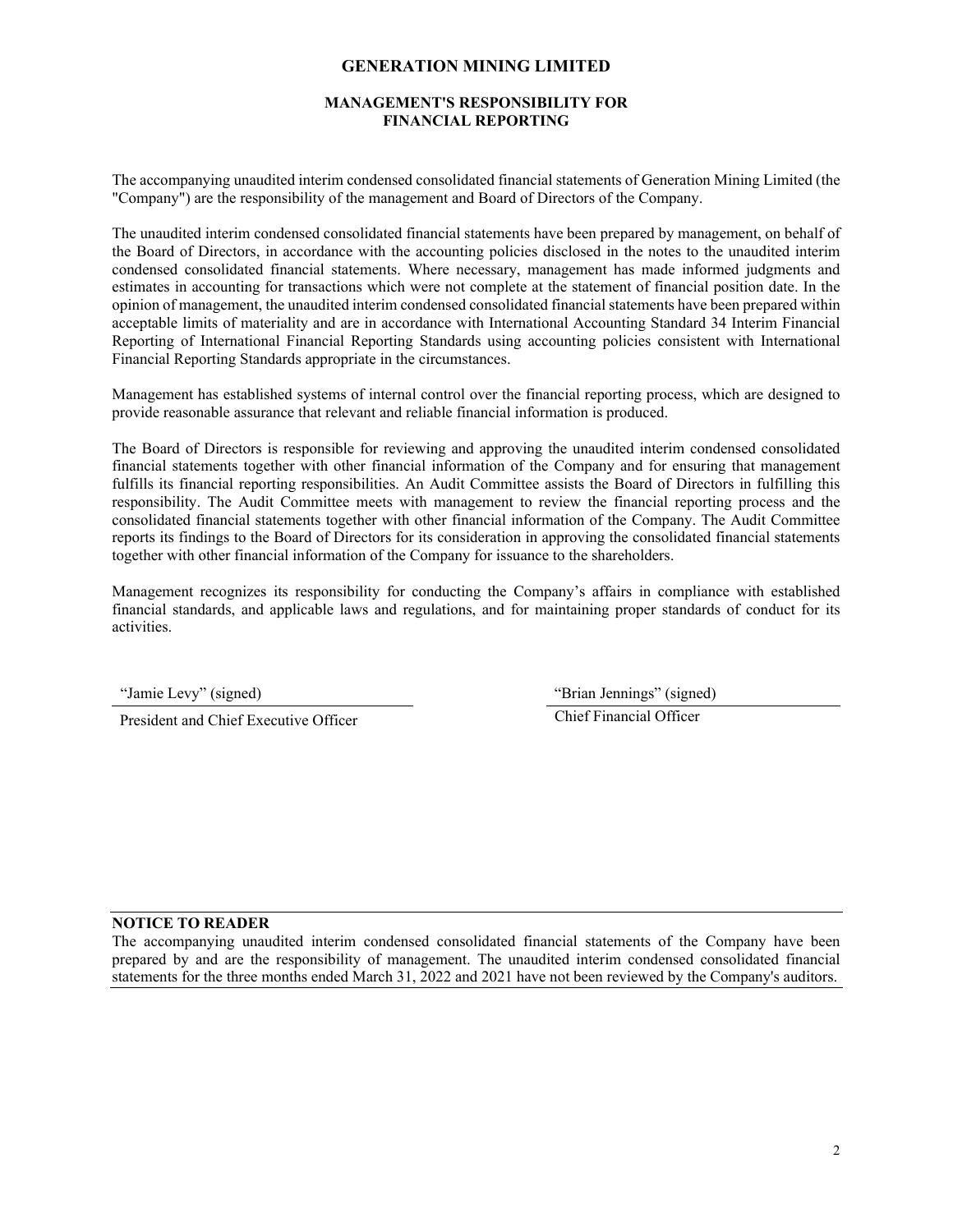## **UNAUDITED INTERIM CONDENSED CONSOLIDATED STATEMENTS OF FINANCIAL POSITION (Expressed in Canadian dollars)**

|                                                    |                           | March 31,<br>2022 |      | December 31,<br>2021 |
|----------------------------------------------------|---------------------------|-------------------|------|----------------------|
| <b>Assets</b>                                      |                           |                   |      |                      |
|                                                    |                           |                   |      |                      |
| <b>Current:</b>                                    |                           |                   |      |                      |
| Cash and cash equivalents                          | $\boldsymbol{\mathsf{S}}$ | 26,126,203        | \$   | 5,397,171            |
| Marketable securities (note 8)                     |                           | 675,000           |      | 1,242,000            |
| Receivables (note 12)                              |                           | 517,373           |      | 727,966              |
| Prepaid expenses and other                         |                           | 142,700           |      | 100,311              |
|                                                    |                           | 27,461,276        |      | 7,467,448            |
| Non-Current:                                       |                           |                   |      |                      |
| Restricted cash and cash equivalents (note 9)      |                           | 38,229            |      | 38,229               |
| Land, buildings and equipment (note 7)             |                           | 948,585           |      | 508,682              |
| Right-of-use asset (note 9)                        |                           | 252,041           |      | 158,747              |
|                                                    |                           | 1,238,855         |      | 705,658              |
| <b>Total Assets</b>                                | \$                        | 28,700,131        | \$   | 8,173,106            |
|                                                    |                           |                   |      |                      |
| <b>Liabilities</b>                                 |                           |                   |      |                      |
| <b>Current:</b>                                    |                           |                   |      |                      |
| Accounts payable and accrued liabilities (note 10) | $\boldsymbol{\mathsf{S}}$ | 4,784,943         | \$   | 2,308,183            |
| Lease liability (note 9)                           |                           | 103,451           |      | 39,920               |
|                                                    |                           | 4,888,394         |      | 2,348,103            |
| Non-Current:                                       |                           |                   |      |                      |
| Precious metals purchase agreement (note 14)       |                           | 20,000,000        |      |                      |
| Lease liability (note 9)                           |                           | 191,733           |      | 151,495              |
| <b>Total Liabilities</b>                           |                           | 25,080,127        |      | 2,499,598            |
|                                                    |                           |                   |      |                      |
| <b>Shareholders' Equity</b>                        |                           |                   |      |                      |
|                                                    |                           |                   |      |                      |
| Capital stock (note 11)                            |                           | 66,299,907        |      | 38,932,422           |
| Reserve for warrants (note 11)                     |                           |                   |      | 2,664,776            |
| Reserve for share-based payments (note 11)         |                           | 5,272,477         |      | 4,917,724            |
| Deficit                                            |                           | (67, 952, 380)    |      | (40, 841, 414)       |
| <b>Total Shareholders' Equity</b>                  |                           | 3,620,004         |      | 5,673,508            |
| <b>Total Liabilities and Shareholders' Equity</b>  | \$                        | 28,700,131        | $\$$ | 8,173,106            |
|                                                    |                           |                   |      |                      |

Nature of operations and going concern uncertainty (note 1) Commitments and contractual obligations (notes 6 and 13) Subsequent events (note 15)

Approved on behalf of the Board of Directors on May 12, 2022

(signed) "*Jamie Levy"*, Director

(signed) "*Paul Murphy*", Director

The accompanying notes are an integral part of the financial statements.

The external auditors have not reviewed these unaudited interim condensed consolidated statements.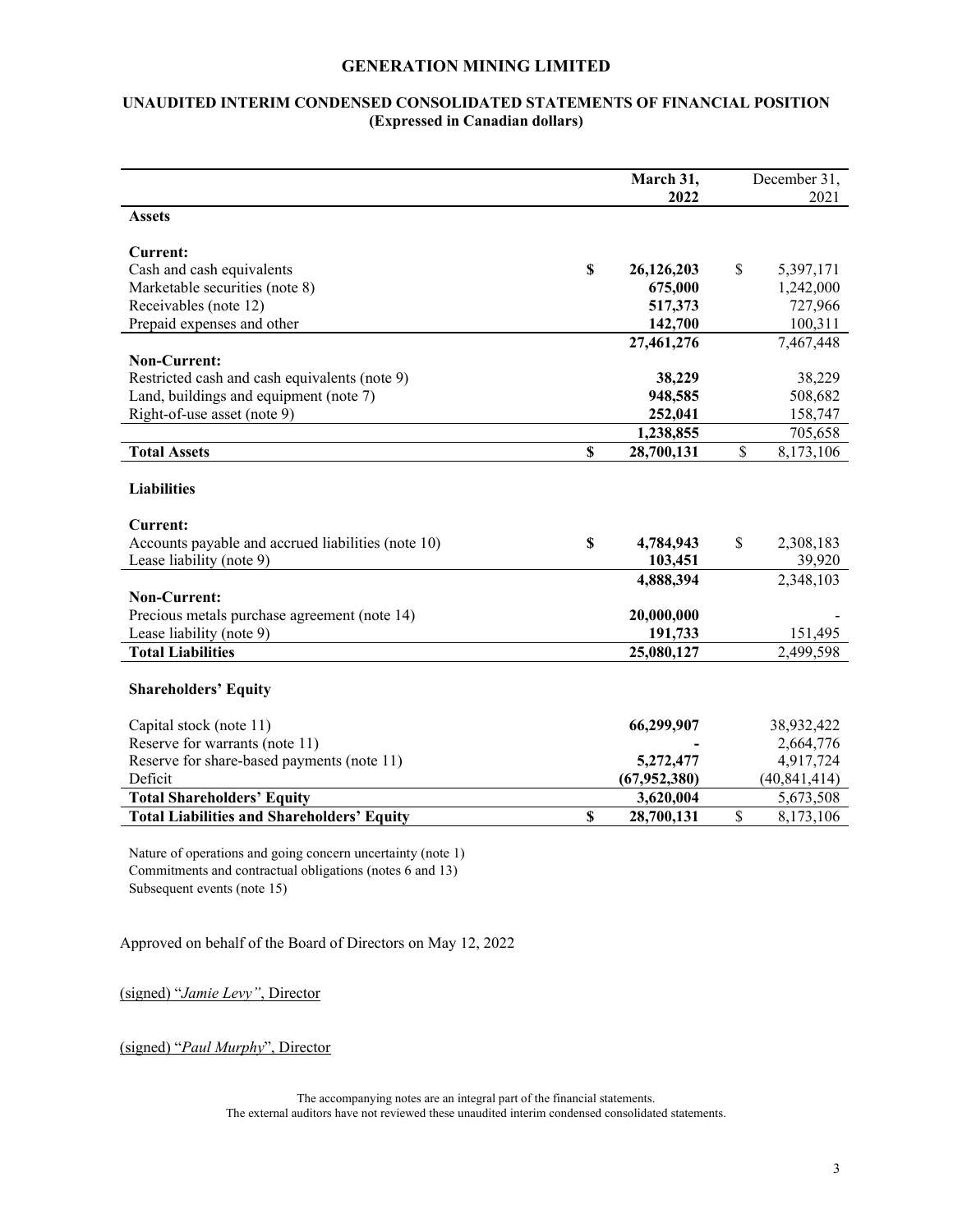#### **UNAUDITED INTERIM CONDENSED CONSOLIDATED STATEMENTS OF LOSS AND COMPREHENSIVE LOSS (Expressed in Canadian Dollars)**

|                                                                | <b>Three Months Ended</b> |                     |  |  |
|----------------------------------------------------------------|---------------------------|---------------------|--|--|
|                                                                | March 31,                 | March 31,           |  |  |
|                                                                | 2022                      | 2021                |  |  |
| <b>Expenses</b>                                                |                           |                     |  |  |
| Acquisition, evaluation and exploration expenditures (note 6)  | 24,794,438<br>\$.         | \$<br>2,869,009     |  |  |
| Share-based compensation (note 11c)                            | 354,753                   | 224,588             |  |  |
| Audit, legal and advisory fees                                 | 810,869                   | 30,475              |  |  |
| Management and corporate administration services               | 586,717                   | 141,315             |  |  |
| Shareholder and investor communications                        | 218,840                   | 258,367             |  |  |
| Occupancy cost (note 9)                                        | 30,310                    | 37,858              |  |  |
| Interest (note 9)                                              | 7,061                     | 8,278               |  |  |
|                                                                | (26,802,988)              | (3,569,888)         |  |  |
| <b>Other Income (Expenses)</b>                                 |                           |                     |  |  |
| Unrealized gain (loss) on marketable securities and receivable |                           |                     |  |  |
| marketable securities (note 8)                                 | (567,000)                 | 1,204,775           |  |  |
| Realized gain (loss) on marketable securities (note 8)         |                           | 125,500             |  |  |
| Interest income                                                | 9,241                     | 3,580               |  |  |
| <b>Net Loss and Comprehensive Loss</b>                         | \$(27,360,747)            | \$<br>(2, 236, 033) |  |  |
|                                                                |                           |                     |  |  |
| Loss per share:                                                |                           |                     |  |  |
| Basic and diluted loss per share                               | \$<br>(0.16)              | \$<br>(0.02)        |  |  |
| Weighted average number of common shares outstanding           | 171,462,569               | 139,038,358         |  |  |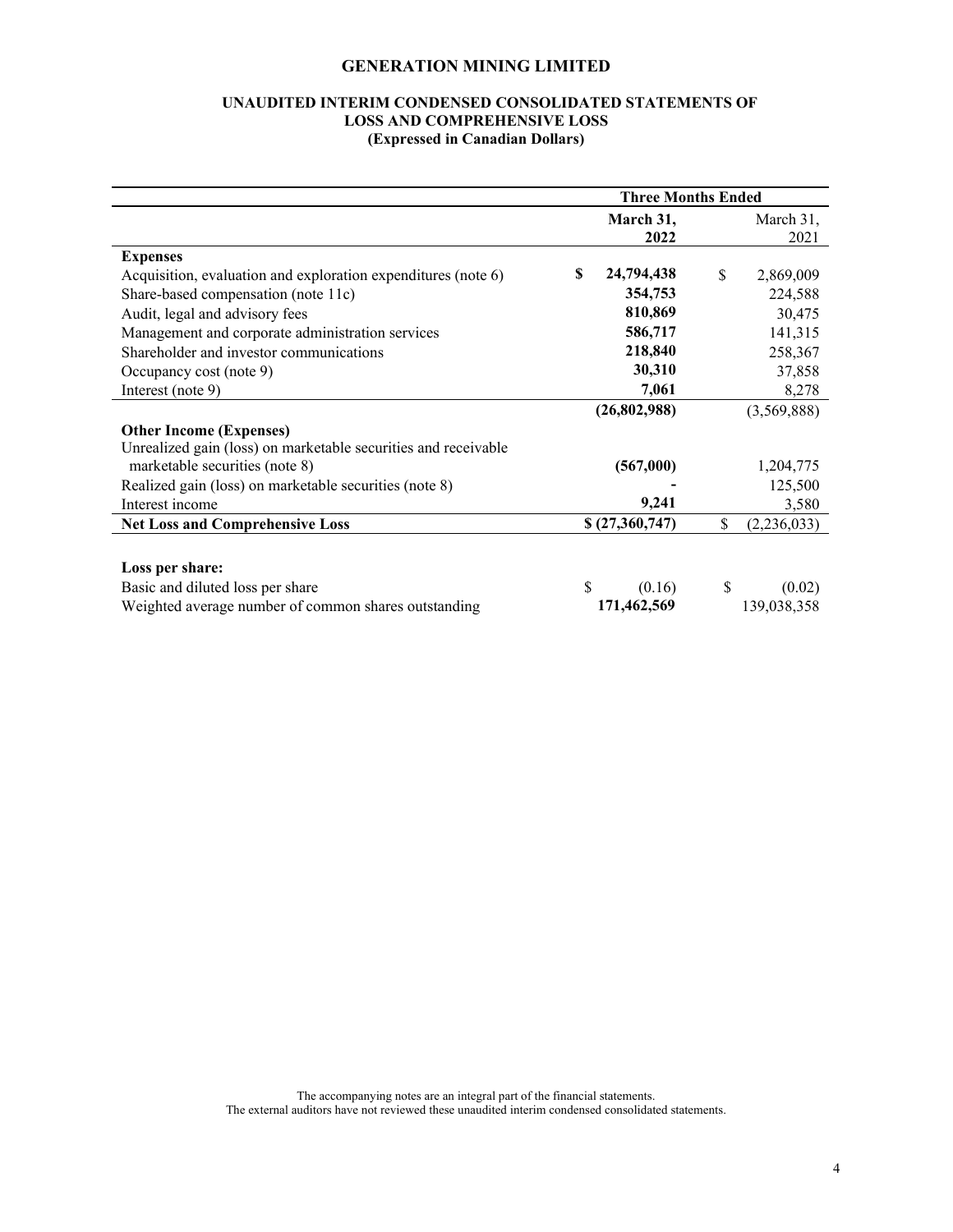## **UNAUDITED INTERIM CONDENSED CONSOLIDATED STATEMENTS OF CHANGES IN SHAREHOLDERS' EQUITY**

# **(Expressed in Canadian dollars)**

|                                        | <b>Capital stock</b>     |    | <b>Reserves for</b> |    |                          |    |                                |                        |                     |
|----------------------------------------|--------------------------|----|---------------------|----|--------------------------|----|--------------------------------|------------------------|---------------------|
|                                        | <b>Shares</b>            |    | Amount              |    | Warrants                 |    | <b>Share-based</b><br>payments | Accumulated<br>deficit | <b>Total Equity</b> |
| <b>Balance, December 31, 2020</b>      | 136,315,292              | S  | 28,372,920          | S. | 6,363,638                | S. | 2,722,866                      | \$(23,758,002)         | \$13,701,422        |
| Issued on exercise of warrants         | 2,900,117                |    | 2,507,167           |    | (871,508)                |    | $\overline{\phantom{0}}$       |                        | 1,635,659           |
| Issued on exercise of finders warrants | 1,224,958                |    | 782,895             |    | (318,506)                |    |                                |                        | 464,389             |
| Fair value of options vested           | $\overline{\phantom{0}}$ |    |                     |    | $\overline{\phantom{0}}$ |    | 224,588                        | -                      | 224,588             |
| Issued on exercise of options          | 100.000                  |    | 59,000              |    |                          |    | (24,000)                       |                        | 35,000              |
| Net loss and comprehensive loss        | $\overline{\phantom{0}}$ |    |                     |    |                          |    |                                | (2,236,033)            | (2,236,033)         |
| Balance, March 31, 2021                | 140,540,367              | S. | 31,721,982          | S. | 5,173,624                | S  | 2,923,454                      | \$(25,994,035)         | \$13,825,025        |

|                                        | <b>Capital stock</b>     |                 |                               | Reserves for       |                          |                     |
|----------------------------------------|--------------------------|-----------------|-------------------------------|--------------------|--------------------------|---------------------|
|                                        |                          |                 |                               | <b>Share-based</b> | Accumulated              |                     |
|                                        | <b>Shares</b>            | Amount          | Warrants                      | payments           | deficit                  | <b>Total Equity</b> |
| Balance, December 31, 2021             | 150,414,599              | 38,932,422<br>S | 2,664,776<br>S.               | 4,917,724<br>S.    | \$(40,841,414)           | \$5,673,508         |
| Issued for property acquisition        | 21,759,332               | 19,289,426      |                               |                    |                          | 19,289,426          |
| Issued on exercise of warrants         | 7,115,025                | 8,182,278       | (2,846,010)                   |                    |                          | 5,336,268           |
| Issued on exercise of finders warrants | 628,452                  | 597,029         | (270, 233)                    |                    |                          | 326,796             |
| Share issue cost                       | $\overline{\phantom{a}}$ | (701, 248)      | 701,248                       |                    |                          |                     |
| Unexercised warrants                   | $\overline{\phantom{a}}$ | $\qquad \qquad$ | (249,781)                     |                    | 249,781                  |                     |
| Fair value of options vested           |                          |                 | $\overline{\phantom{a}}$      | 354,753            | $\overline{\phantom{0}}$ | 354,753             |
| Issued on exercise of options          |                          |                 |                               |                    |                          |                     |
| Net loss and comprehensive loss        |                          |                 |                               |                    | (27,360,747)             | (27,360,747)        |
| Balance, March 31, 2022                | 179,917,408              | 66,299,907<br>S | S<br>$\overline{\phantom{a}}$ | 5,272,477<br>S.    | \$ (67,952,380)          | \$3,620,004         |

The accompanying notes are an integral part of the financial statements. The external auditors have not reviewed these unaudited interim condensed consolidated statements.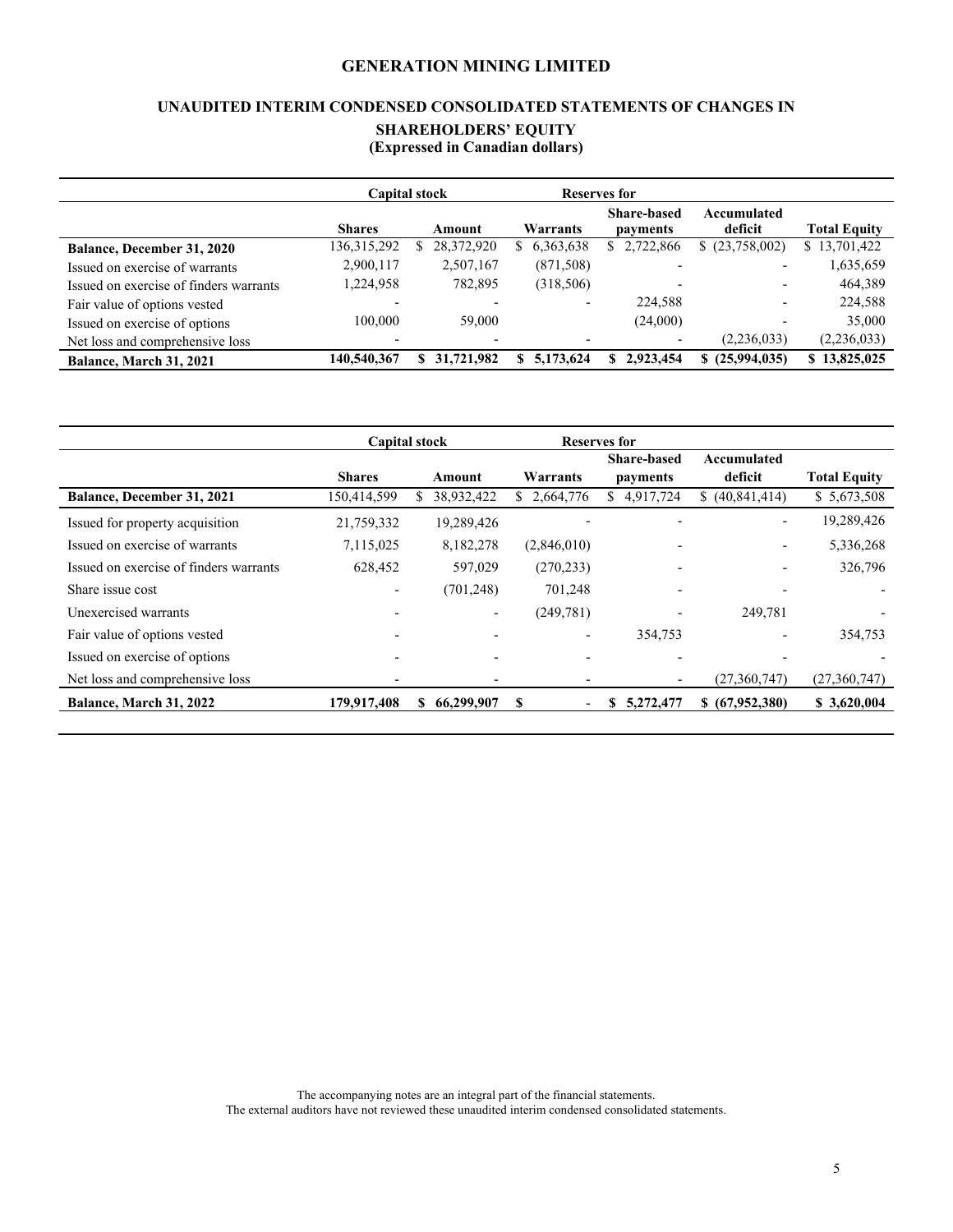# **UNAUDITED INTERIM CONDENSED CONSOLIDATED STATEMENTS OF CASH FLOWS (Expressed in Canadian dollars)**

|                                                     | <b>Three Months Ended</b> |                |  |
|-----------------------------------------------------|---------------------------|----------------|--|
|                                                     | March 31, 2022            | March 31, 2021 |  |
|                                                     |                           |                |  |
| <b>Operating Activities:</b>                        |                           |                |  |
| Net loss for the period                             | \$(27,360,747)            | \$(2,236,033)  |  |
| Add items not affecting cash:                       |                           |                |  |
| Share-based compensation                            | 354,753                   | 224,588        |  |
| Shares issued for property acquisition              | 19,289,426                |                |  |
| Unrealized loss (gain) on marketable securities and |                           |                |  |
| marketable securities receivable                    | 567,000                   | (1,204,775)    |  |
| Realized loss (gain) on marketable securities and   |                           |                |  |
| marketable securities receivable                    |                           | (125,500)      |  |
| Depreciation of buildings and equipment             | 26,942                    | 15,431         |  |
| Depreciation of right of use asset                  | 23,887                    | 10,353         |  |
| Changes in non-cash working capital:                |                           |                |  |
| Receivables                                         | 210,593                   | 120,803        |  |
| Prepaid expenses and other                          | (42,389)                  | (182, 451)     |  |
| Accounts payable and accrued liabilities            | 2,476,760                 | (393, 230)     |  |
| Cash used in operating activities                   | (4, 453, 775)             | (3,770,814)    |  |
|                                                     |                           |                |  |
| <b>Investing Activities:</b>                        |                           |                |  |
| Acquisition of land, buildings and equipment        | (466, 845)                |                |  |
| Right of use asset addition                         | (117, 181)                |                |  |
| Proceeds from sale of marketable securities         |                           | 153,660        |  |
| Cash provided from (used in) investing activities   | (584, 026)                | 153,660        |  |
|                                                     |                           |                |  |
| <b>Financing Activities:</b>                        |                           |                |  |
| Proceeds precious metals purchase agreement         | 20,000,000                |                |  |
| Proceeds from exercise of warrants                  | 5,336,268                 | 1,635,659      |  |
| Proceeds from exercise of finders warrants          | 326,796                   | 464,389        |  |
| Proceeds from exercise of options                   |                           | 35,000         |  |
| Repayment of lease liability                        | 103,769                   | (7, 367)       |  |
| Cash provided from financing activities             | 25,766,833                | 2,127,681      |  |
|                                                     |                           |                |  |
| Increase (Decrease) in cash                         | 20,729,032                | (1,489,473)    |  |
| Cash at beginning of period                         | 5,397,171                 | 11,662,360     |  |
| Cash at end of period                               | \$26,126,203              | \$10,172,887   |  |

The accompanying notes are an integral part of the financial statements. The external auditors have not reviewed these unaudited interim condensed consolidated statements.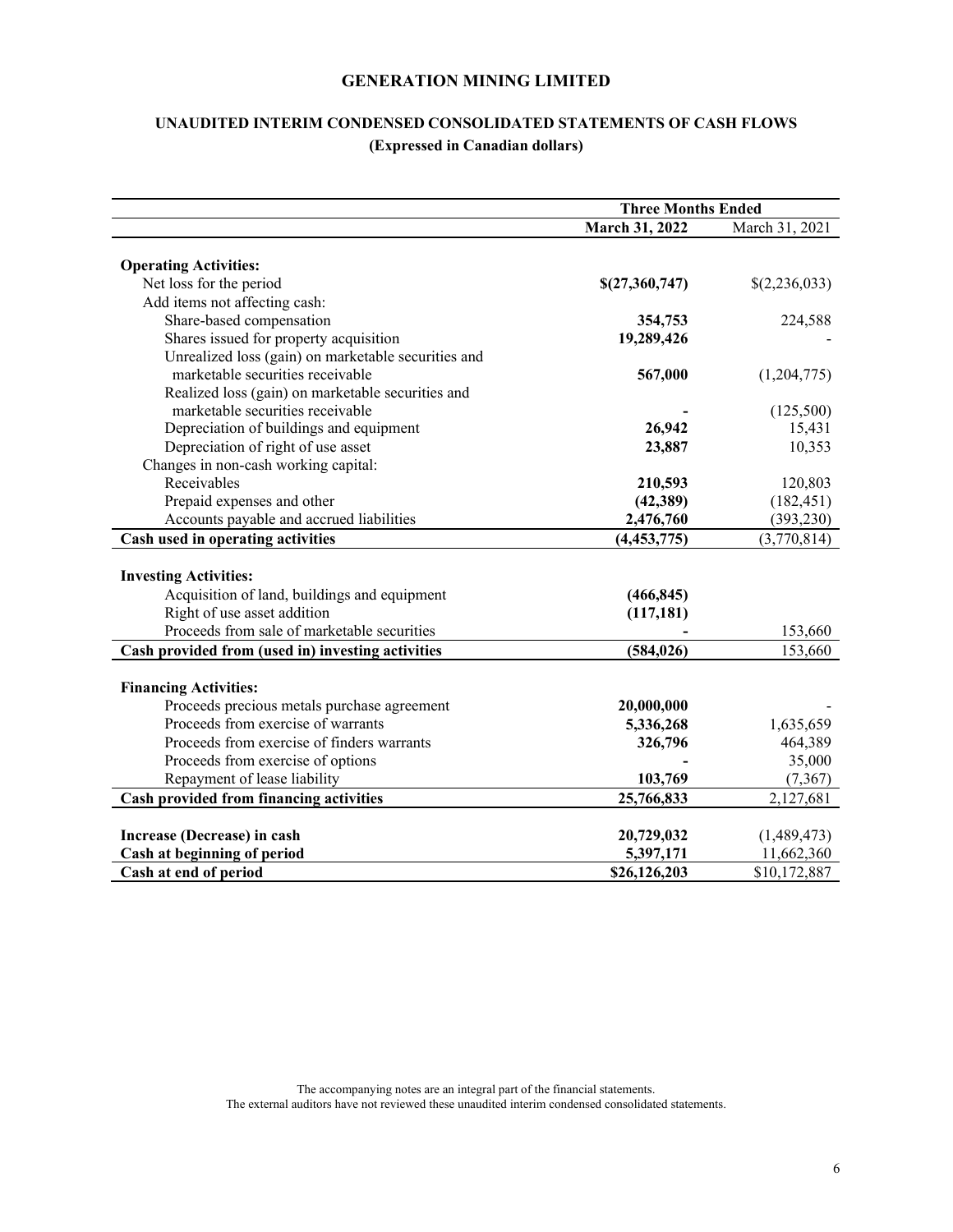## **NOTES TO THE UNAUDITED INTERIM CONDENSED CONSOLIDATED FINANCIAL STATEMENTS FOR THE THREE MONTHS ENDED MARCH 31, 2022 AND 2021 (Expressed in Canadian dollars)**

#### **1. NATURE OF OPERATIONS AND GOING CONCERN UNCERTAINITY:**

Generation Mining Limited ("Generation Mining" or the "Company") is an exploration and development company with various property interests throughout Canada. The Company was incorporated on January 11, 2018 under the Business Corporations Act (Ontario). On May 28, 2019, the Company incorporated a wholly owned subsidiary, Generation PGM Inc. ("Generation PGM"), to operate the Marathon property joint venture ("Marathon Property") (note 6). The Company's registered office is located at 100 King Street West, Suite 7010, Toronto, Ontario M5X 1B1. The Company's shares are listed on the Toronto Stock Exchange (the "TSX") under the symbol GENM, and on the OTC Markets (the "OTCQB") under the symbol GENMF.

The business of mining and exploration for minerals involves a high degree of risk and there can be no assurance that current exploration programs will result in future profitable mining operations. The Company's continued existence is dependent upon the discovery of economically recoverable ore reserves, the ability of the Company to obtain necessary financing to explore and develop potential ore reserves or by way of entering into joint venture arrangements, future profitable production, or alternatively, upon the Company's ability to dispose of its interests on an advantageous basis.

Although the Company has taken steps to verify title to properties on which it is conducting exploration and in which it has an interest, in accordance with industry standards for the current stage of exploration of such properties, these procedures do not guarantee the Company's title. Property title may be subject to unregistered prior agreements, non-compliance with regulatory requirements or aboriginal land claims.

The Company is at an early stage of development and, as is common with many exploration companies, it relies on financings to fund its exploration and acquisition activities. The Company had a surplus of current assets over current liabilities of \$22,572,882 at March 31, 2022; had not yet achieved profitable operations; had accumulated losses of \$67,952,380 at March 31, 2022; and expects to incur further losses in the development of its business. Generation Mining does not have adequate cash resources to fund its operations over the next twelve months and will require additional financing in order to conduct its planned work programs on its mineral properties, meet its ongoing levels of corporate overhead and discharge its liabilities as they come due. There can be no certainty as to the ability of the Company to raise sufficient additional financing in order to continue to operate, and accordingly, there is a material uncertainty that may cast significant doubt about the Company's ability to continue as a going concern. Such adjustments could be material.

These consolidated financial statements have been prepared in accordance with International Financial Reporting Standards ("IFRS") applicable to a going concern. Accordingly, they do not give effect to adjustments that would be necessary should the Company be unable to continue as a going concern and therefore be required to realize its assets and liquidate its liabilities and commitments in other than the normal course of business and at amounts different from those in the accompanying financial statements.

#### **2. BASIS OF PREPARATION AND PRESENTATION:**

#### **Statement of compliance**

These condensed consolidated interim financial statements have been prepared in accordance with IAS 34 Interim Financial Reporting ("IAS 34") as issued by the International Accounting Standards Board ("IASB"). Accordingly, certain disclosures included in the Company's annual consolidated financial statements prepared in accordance with International Financial Reporting Standards ("IFRSs") as issued by the IASB have been condensed or omitted. These condensed consolidated interim financial statements should be read in conjunction with the Company's last annual consolidated financial statements for the year ended December 31, 2021, which include information necessary or useful to understanding the Company's business and financial statement presentation. In particular, the Company's significant accounting policies were presented in Note 3: Significant Accounting Policies to the consolidated financial statements for the year ended December 31, 2021.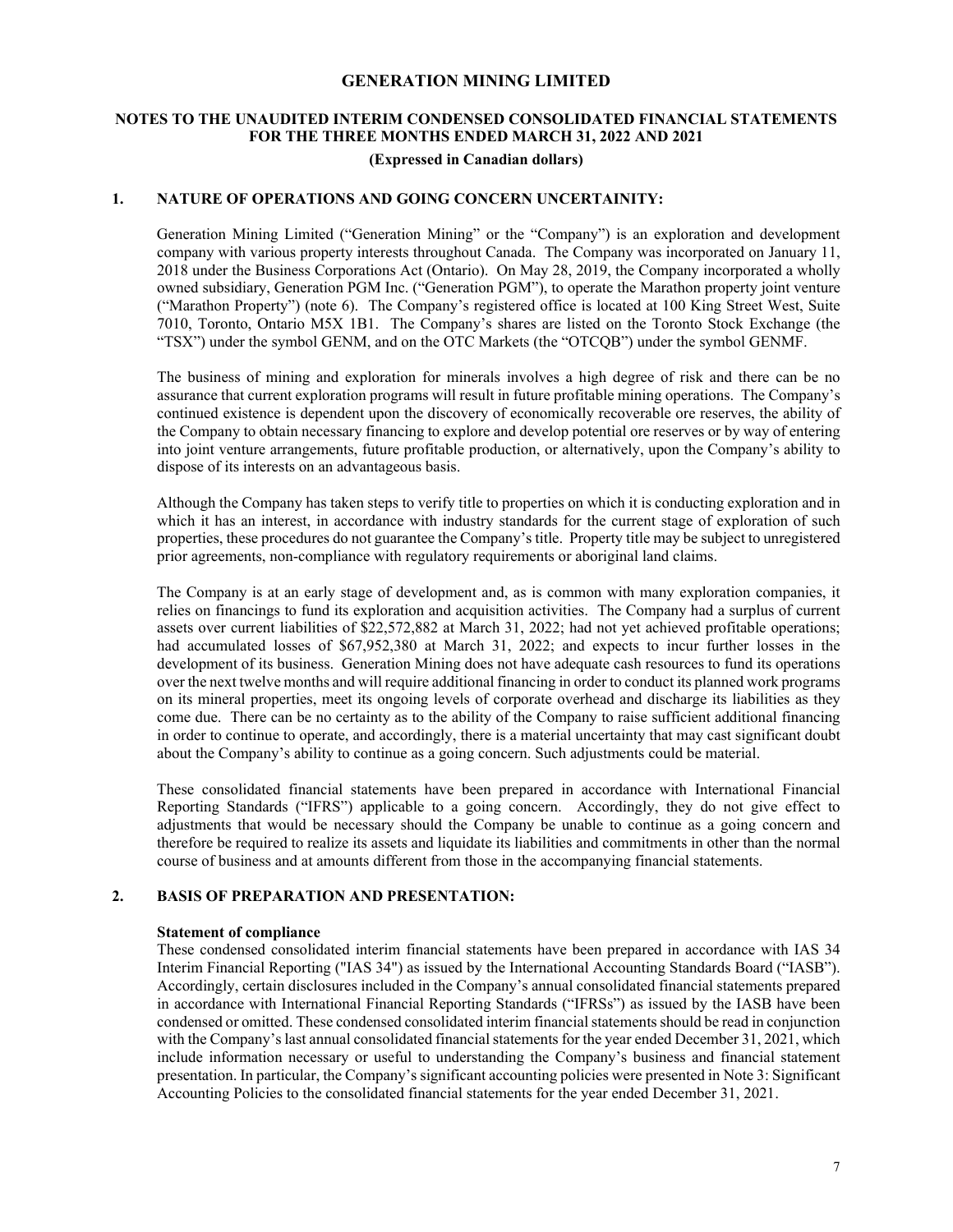## **NOTES TO THE UNAUDITED INTERIM CONDENSED CONSOLIDATED FINANCIAL STATEMENTS FOR THE THREE MONTHS ENDED MARCH 31, 2022 AND 2021 (Expressed in Canadian dollars)**

## **2. BASIS OF PREPARATION AND PRESENTATION (continued):**

These unaudited interim condensed financial statements were authorized and approved for issue by the Board of Directors on May 12, 2022.

#### **Basis of presentation**

These unaudited interim condensed consolidated financial statements include the accounts of the Company and its wholly owned subsidiary Generation PGM. The financial statements of the subsidiaries are prepared for the same period as the Company using consistent accounting policies for all periods presented. All intercompany balances and transactions have been eliminated. Subsidiaries are entities controlled by the Company.

These condensed interim consolidated financial statements have been prepared on a going concern basis, which contemplates the realization of assets and discharge of all liabilities in the normal course of business. The condensed interim consolidated financial statements have been prepared on a historical cost basis, except for certain assets and liabilities which are measured at their fair values, as disclosed in Note 3 of the Company's annual consolidated financial statements for the year ended December 31, 2021.

#### **Risk and uncertainty as a result of the global COVID-19 pandemic**

Consistent with other businesses globally, the Company's operations could be significantly adversely affected by the effects of the widespread global outbreak of COVID-19. During the three months ended March 31, 2021 the Marathon Project camp and operations were not materially impacted by COVID-19. While the Company continues to conduct an exploration program and advance its work related to the Environmental Assessment, the timelines for future studies, permitting and exploration could be impacted depending on both the continued duration and severity of the COVID-19 pandemic and, in particular, the Company's ability to safely access the project site.

Beyond the potential impact to various schedules, the economic impact of COVID-19 could affect the company's ability to access capital markets and secure sufficient financing to move the project forward on previously planned timelines.

**Critical accounting judgments, estimates and assumptions in applying the entity's accounting policies** Areas of judgment that have the most significant effect on the amounts recognized in these condensed interim consolidated financial statements are disclosed in Note 2 of the Company's annual consolidated financial statements for the year ended December 31, 2021.

## **3. RECENT ACCOUNTING PRONOUNCEMENTS:**

#### **Classification of Liabilities as Current or Non-current (Amendments to IAS 1)**

In January 2020, the IASB issued amendments to IAS 1, "Presentation of Financial Statements" to clarify that the classification of liabilities as current or non-current should be based on rights that are in existence at the end of the reporting period and is unaffected by expectations about whether or not an entity will exercise their right to defer settlement of a liability. The amendments further clarify requirements for classifying liabilities an entity will or may settle by issuing its own equity instruments. These amendments are effective for annual reporting periods beginning on or after January 1, 2023, with earlier application permitted. The adoption of these amendments is not expected to have a significant impact on the consolidated financial statements.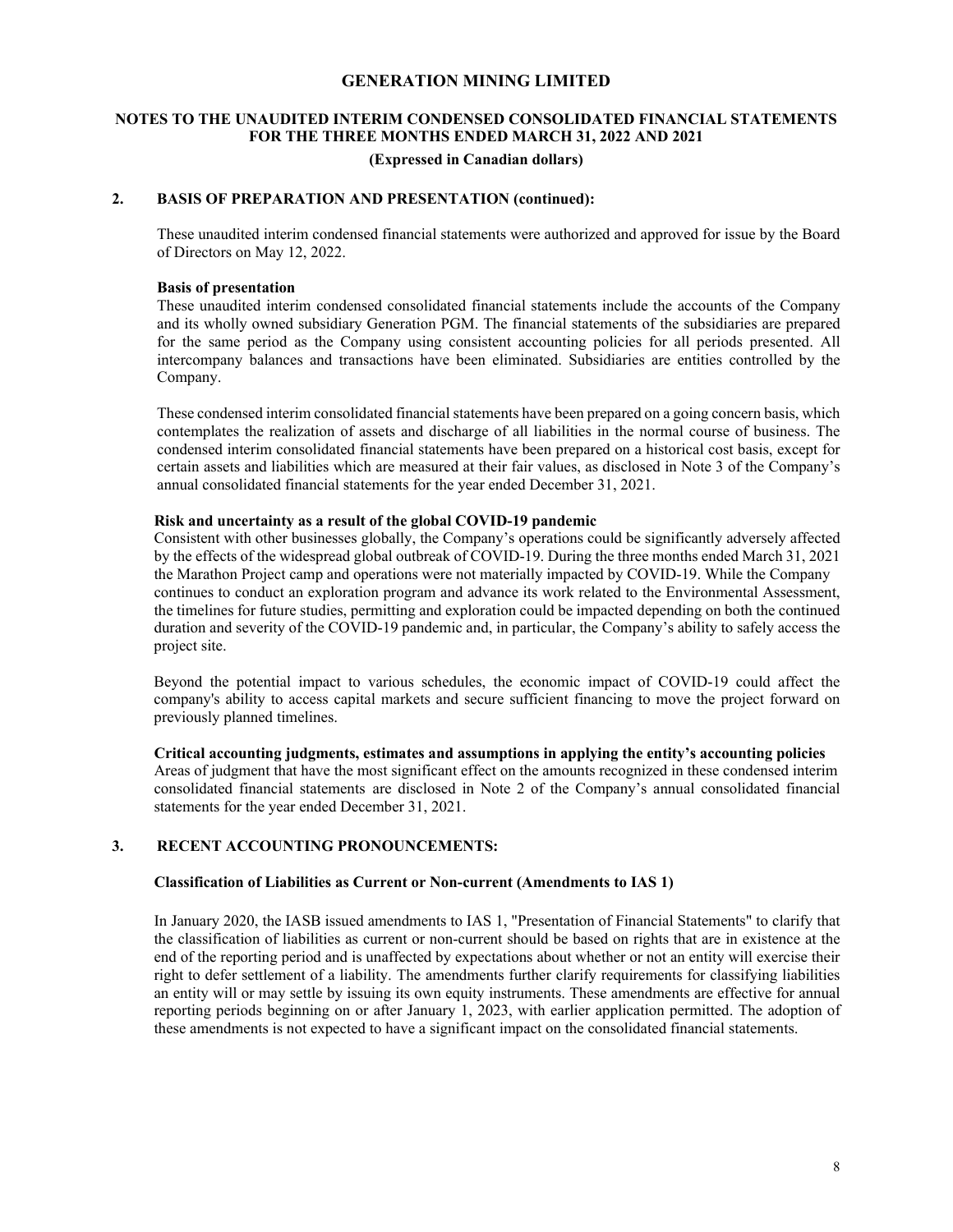## **NOTES TO THE UNAUDITED INTERIM CONDENSED CONSOLIDATED FINANCIAL STATEMENTS FOR THE THREE MONTHS ENDED MARCH 31, 2022 AND 2021 (Expressed in Canadian dollars)**

## **4. FINANCIAL RISK FACTORS AND FAIR VALUE**

The Company manages its exposure to a number of different financial risks arising from operations as well as from the use of financial instruments, including market risks (foreign currency exchange rate, interest rate and other price risk), credit risk and liquidity risk, through its risk management strategy. The objective of the strategy is to support the delivery of the Company's financial targets while protecting itsfuture financial security and flexibility. Financial risks are primarily managed and monitored through operating and financing activities. The Company does not use derivative financial instruments. The financial risks are evaluated regularly with due consideration to changes in key economic indicators and to up-to-date market information. The Company's risk exposures and the impact on the Company's financial instruments are summarized below:

#### **Credit Risk**

Credit risk is the financial risk of non-performance of a contracted counter party. The Company's credit risk is primarily attributable to cash and receivables. The Company reduces its credit risk by maintaining its cash with a Canadian chartered bank. The Company's maximum exposure to credit risk as at March 31, 2022 is the carrying value of cash and cash equivalents, restricted cash and cash equivalents and receivables. The credit risk on receivables is deemed low as the majority is related to federal government refunds.

#### **Liquidity Risk**

Liquidity risk encompasses the risk that the Company cannot meet its financial obligations in full. The Company's main source of liquidity is its cash and marketable securities. These funds are primarily used to finance working capital, exploration expenditures, capital expenditures, and acquisitions. The Company manages its liquidity risk by regularly monitoring its cash flows from operating activities and holding adequate amounts of cash. As at March 31, 2022, the Company has current assets of \$27,461,276 (December 31, 2021 - \$7,467,448) to cover current liabilities of \$4,888,394 (December 31, 2021 - \$2,348,103). The current assets include cash and cash equivalents, marketable securities, receivables and prepaid expenses. The Company also manages liquidity risk on the basis of expected maturity dates. The following table analyzes financial liabilities by remaining contractual maturity (contractual and undiscounted cash flows).

|                                     |   | <b>Undiscounted</b><br>lease liability $-$<br>base contract |    | <b>Undiscounted</b><br>lease liability $-$<br>operating costs |   | <b>Accounts payable</b><br>and accrued<br><b>liabilities</b> |   | <b>Total</b> |
|-------------------------------------|---|-------------------------------------------------------------|----|---------------------------------------------------------------|---|--------------------------------------------------------------|---|--------------|
| Less than 1 year                    | S | 96,318                                                      | \$ | 33,726                                                        | S | 4,784,943                                                    | S | 4,914,987    |
| $1-5$ years                         |   | 132,981                                                     |    | 225,318                                                       |   |                                                              |   | 358,299      |
| <b>Balance at March</b><br>31, 2022 | S | 229,299                                                     | S  | 259, 044                                                      | S | 4,784,943                                                    | S | 5,273,286    |

#### **Market Risk**

Market risk is the risk of loss that may arise from changes in market factors such as interest rate, foreign exchange rates, and commodity and equity prices affecting its cash and cash equivalents, receivables and marketable securities.

#### *Foreign Currency Risk*

Foreign currency risk is the risk that the fair value of future cash flows of a financial instrument will fluctuate because of a change in foreign exchange rates. The Company has no significant exposure to foreign currency exchange risk as it has no significant transaction balances denominated in a foreign currency.

#### *Interest Rate Risk*

Interest rate risk is the risk borne by an interest-bearing asset or liability as a result of fluctuations in interest rates. The Company has no significant exposure to interest rate risk as it has no material interest bearing assets or liabilities.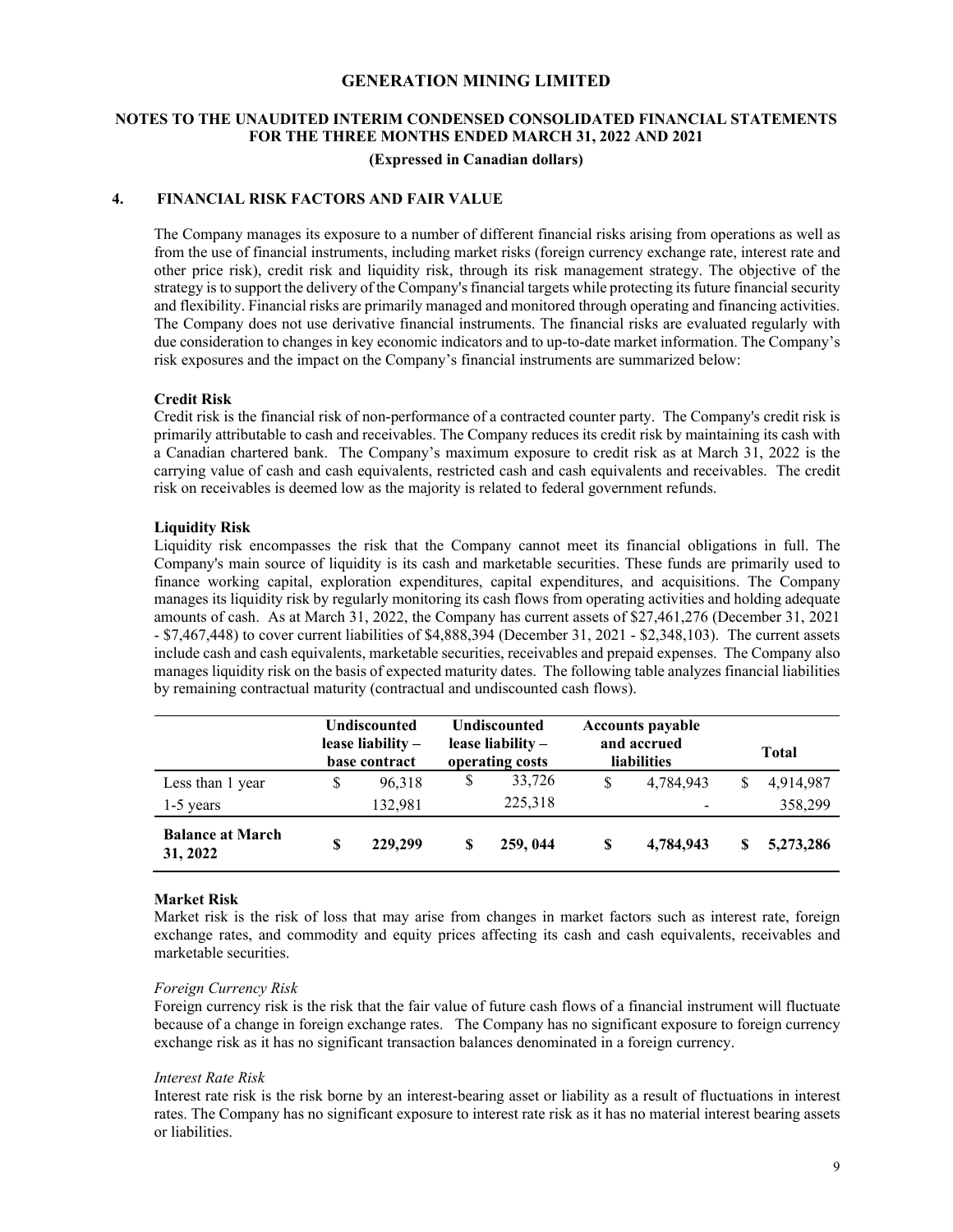## **NOTES TO THE UNAUDITED INTERIM CONDENSED CONSOLIDATED FINANCIAL STATEMENTS FOR THE THREE MONTHS ENDED MARCH 31, 2022 AND 2021 (Expressed in Canadian dollars)**

## **4. FINANCIAL RISK FACTORS AND FAIR VALUE (continued):**

#### *Other Price Risk*

Other price risk is the risk that the value of financial instruments will fluctuate as a result of changes in market prices, whether caused by factors specific to an individual investment, its issuer, or all factors affecting all instruments traded in a market or market segment. The Company is exposed to fluctuations in market prices of its marketable securities from a quoted mining exploration company. The fair value of these financial instruments represents the maximum exposure to price risk.

If the quoted price of these instruments had changed by 10% as at March 31, 2022, comprehensive loss would have changed by approximately \$67,500.

#### **Fair Value**

The carrying value of cash and cash equivalents, restricted cash receivables, accounts payable and accrued liabilities and lease liabilities are considered to be representative of their fair value due to their short-term nature. Marketable securities are recorded at fair value as of March 31, 2022 and classified as Level 1 in the fair value hierarchy as they are recorded at fair value by reference to market quoted prices.

#### **5. CAPITAL MANAGEMENT:**

The Company manages its capital structure and makes adjustments to it, based on the funds required and available to the Company, in order to support the acquisition, exploration and development of mineral properties. As at March 31, 2022 the Company's capital consists of shareholder's equity in the amount of \$3,620,004 (December 31, 2021 - \$5,673,508). The Board of Directors does not establish quantitative return on capital criteria for the Company, but rather relies on the expertise of the Company's management to sustain future development of the business.

The properties in which the Company currently has an interest are in the exploration stage; as such the Company is dependent on external financing to fund its activities. In order to carry out the planned and future exploration, and pay for administrative costs, the Company intends to raise additional amounts of working capital as needed. The Company may continue to assess new properties and seek to acquire an interest in additional properties if there is sufficient geologic or economic potential and if it has adequate financial resources to do so.

Management reviews its capital management approach on an ongoing basis and believes that this approach, given the relative size of the Company, is reasonable. The Company is not subject to externally imposed capital requirements.

#### **6. MINERAL PROPERTIES AND AGREEMENTS:**

**Marathon, Ontario**: On July 10, 2019, the Company, through Generation PGM, completed the acquisition of a 51% initial interest in the Marathon PGM deposit near Marathon, Ontario ("Marathon Property") and entered into a joint venture agreement with Stillwater Canada Inc. ("Stillwater"). The Company paid \$3,000,000 in cash and issued 11,053,795 common shares of the Company at a deemed price of \$0.2714 per common share (totaling \$3,000,000), for total consideration of \$6,000,000. Pursuant to the joint venture agreement Generation Mining had the right to increase its interest in the Marathon Property to 80% by sole funding \$10,000,000 in exploration, evaluation and development expenditures and preparing a preliminary economic assessment ("PEA") within four years ("Ownership Increase Right"). On February 19, 2020, the Company filed a PEA and in November 2020 incurred \$10,000,000 in exploration and evaluation expenditures fulfilling the Ownership Increase Right. On November 27, 2020, the Company increased its ownership interest to hold a 80% interest in the Marathon Property. On December 14, 2020 Stillwater elected to forgo its proportionate share of joint venture funding and dilute pursuant to the provisions of the joint venture agreement ("Dilution Provisions"). On July 21, 2021, Stillwater elected to not exercise its ownership increase right to expand its ownership in the Marathon Property to 51%.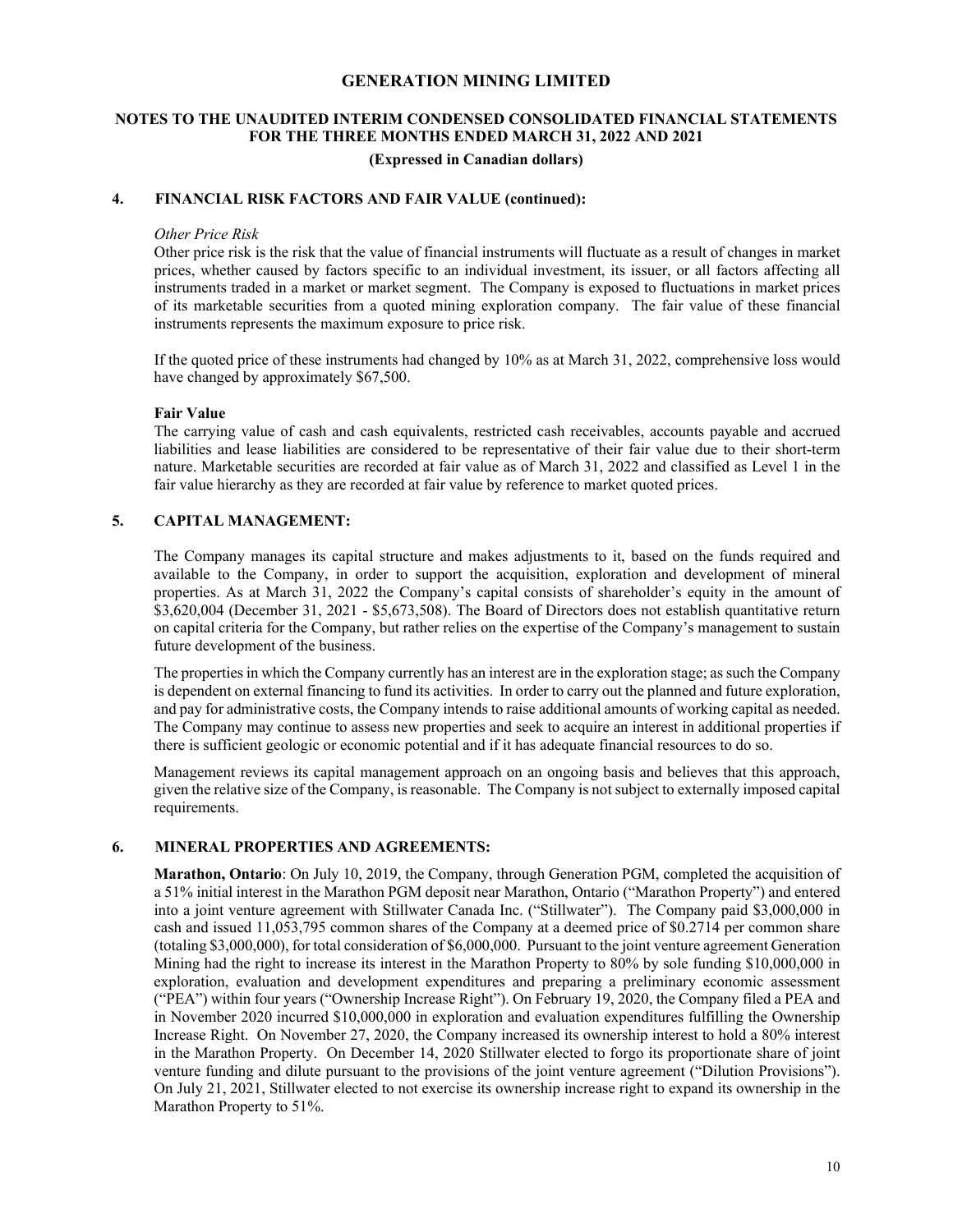# **NOTES TO THE UNAUDITED INTERIM CONDENSED CONSOLIDATED FINANCIAL STATEMENTS FOR THE THREE MONTHS ENDED MARCH 31, 2022 AND 2021**

## **(Expressed in Canadian dollars)**

## **6. MINERAL PROPERTIES AND AGREEMENTS (continued):**

#### **Marathon, Ontario (continued):**

On December 8, 2021 Generation entered into an acquisition agreement with Stillwater pursuant to which Generation would acquire Stillwater's remaining 16.5% interest in the Marathon Project. On January 26, 2022, Generation completed the acquisition whereby Generation issued 21,759,332 common shares of the Company to Stillwater. The Company now holds 100% of the Marathon Project, and the joint venture agreement dated July 10, 2019 between Stillwater and the Company has been terminated in accordance with its terms.

#### **Darnley Bay, Northwest Territories**:

The Company held the exclusive rights to a mineral concession covering the Inuvialuit Settlement Region's lands where the Inuvialuit hold the mineral and surface rights and an exploration and development agreement with the Inuvialuit Regional Corporation (the "IRC"). The Company was in default under the various agreements with the IRC. In October 2021, the IRC agreed in principle that the exclusive rights to the mineral rights will be reinstated and an amended exploration agreement will be negotiated. Pursuant to the agreement in principle, the Company will pay \$150,000 per year to the IRC upon finalization of the amended agreements.

**Davidson, British Columbia**: The Company has an option to acquire a 100% interest in a property hosting a molybdenum-tungsten deposit. The option agreement was signed on April 1, 2016 and cumulative payments totalling \$708,498 were made as at March 31, 2022 meeting all spending requirements. There is an ongoing commitment of \$100,000 payable on each anniversary of the agreement until commercial production is achieved or the agreement is terminated. Upon commercial production, the vendor will be entitled to a net smelter return royalty of 3%.

#### **Mineral Property Expenditures:**

Below are the acquisition, evaluation and exploration expenditures for the three months ended March 31, 2022 compared with the equivalent periods in 2021.

|                                     | Three months ended    |                |  |  |
|-------------------------------------|-----------------------|----------------|--|--|
|                                     | <b>March 31, 2022</b> | March 31, 2021 |  |  |
| Davidson                            | 128,746               | 24.483<br>S    |  |  |
| Marathon                            | 24,665,692            | 2,844,526      |  |  |
| Total mineral property expenditures | \$24,794,438          | \$2,869,009    |  |  |

Below are the cumulative acquisition, evaluation and exploration expenditures as at March 31, 2022.

|                                            | Cumulative<br>December 31,<br>2021 | <b>Acquisition</b>            | <b>Evaluation</b><br>and<br>exploration | <b>Cumulative</b><br>March 31,<br>2022 |
|--------------------------------------------|------------------------------------|-------------------------------|-----------------------------------------|----------------------------------------|
| Darnley Bay                                | \$<br>576.941                      | S<br>$\overline{\phantom{a}}$ | S<br>$\overline{\phantom{a}}$           | 576,941<br>S                           |
| Davidson                                   | 579,752                            | 128,746                       | -                                       | 708,498                                |
| Marathon                                   | 29,718,094                         | 18,942,584                    | 5,723,108                               | 54, 383, 786                           |
| Total expenditures in the year             | 30,874,787                         | 19,071,330                    | 5,723,108                               | 55,669,225                             |
| Mineral properties acquired                | 1,216,848                          | $\blacksquare$                | -                                       | 1,216,848                              |
| <b>Total mineral property expenditures</b> | \$32,091,635                       | \$19,071,330                  | \$5,723,108                             | \$56,886,073                           |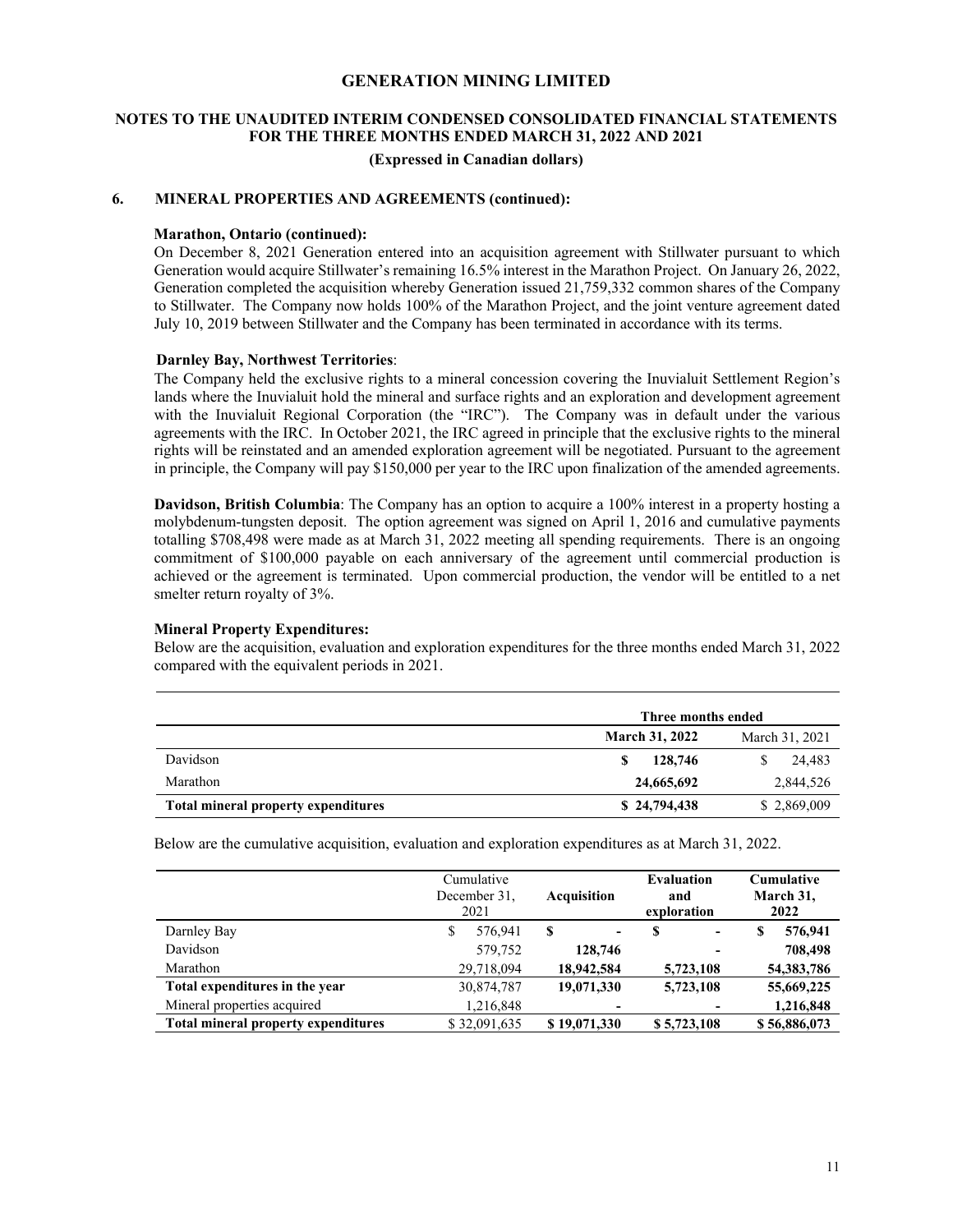# **NOTES TO THE UNAUDITED INTERIM CONDENSED CONSOLIDATED FINANCIAL STATEMENTS FOR THE THREE MONTHS ENDED MARCH 31, 2022 AND 2021**

#### **(Expressed in Canadian dollars)**

## **7. LAND, BUILDINGS AND EQUIPMENT:**

|                                 |    | Land and buildings $(1)$ |               | Vehicles  | <b>Total</b>    |
|---------------------------------|----|--------------------------|---------------|-----------|-----------------|
| Cost                            |    |                          |               |           |                 |
| As at December 31, 2020         | \$ | 600,965                  | <sup>\$</sup> | 51,113    | \$<br>652,078   |
| Disposals                       |    |                          |               | (23,205)  | (23,205)        |
| As at December 31, 2021         | \$ | 600,965                  | \$            | 27,908    | \$<br>628,873   |
| Additions                       |    | 466,845                  |               |           | 466,845         |
| As at March 31, 2022            | S  | 1,067,810                | S             | 27,908    | \$<br>1,095,718 |
|                                 |    |                          |               |           |                 |
| <b>Accumulated depreciation</b> |    |                          |               |           |                 |
| As at December 31, 2020         | \$ | 66.812                   | \$            | 20,660    | \$<br>87,472    |
| Depreciation expense            |    | 44,542                   |               | (11, 823) | 32,719          |
| As at December 31, 2021         | \$ | 111,354                  | \$            | 8,837     | \$<br>120,191   |
| Depreciation expense            |    | 25,546                   |               | 1,396     | 26,942          |
| As at March 31, 2022            | \$ | 136,900                  | S             | 10,233    | \$<br>147,133   |
|                                 |    |                          |               |           |                 |
| Net book value                  |    |                          |               |           |                 |
| As at December 31, 2020         | \$ | 534,153                  | \$            | 30,453    | \$<br>564,606   |
| As at December 31, 2021         | \$ | 489,611                  | \$            | 19,071    | \$<br>508,682   |
| As at March 31, 2022            | \$ | 930,910                  | S             | 17,675    | \$<br>948,585   |

(1) The land, buildings and equipment were acquired through the acquisition of the Marathon property and are recorded in proportion to the Company's interest which is 100% as at March 31, 2022.

#### **8. MARKETABLE SECURITIES:**

As of March 31, 2022, the Company held 5,400,000 Major Precious Metals Shares (December 31, 2021 - 5,400,000) valued at \$675,000 (December 31, 2021 - \$1,242,000). The fair value was determined using the market value on March 31, 2022 and December 31, 2021. The fair value adjustments resulted in an unrealized loss of \$567,000 for three months ended March 31, 2022 (March 31, 2021 – unrealized gain of \$1,204,775).

During the three months ended March 31, 2022, the Company sold nil shares (March 31, 2021 - 352,000) for total proceeds of nil (March 31, 2021 - \$153,660), and a realized gain of nil (March 31, 2021 - \$125,500).

#### **9. RIGHT-OF-USE ASSET AND LEASE LIABILITY:**

a) The Company has entered into an office and vehicle leases. Accordingly, the Company recognized a rightof-use asset as follows:

|                       | <b>March 31, 2022</b> | December 31, 2021 |
|-----------------------|-----------------------|-------------------|
| Opening balance       | 158,747               | 200,159           |
| <b>Additions</b>      | 117,181               |                   |
| Depreciation          | (23, 887)             | (41, 412)         |
| <b>Ending Balance</b> | 252,041               | 158,747           |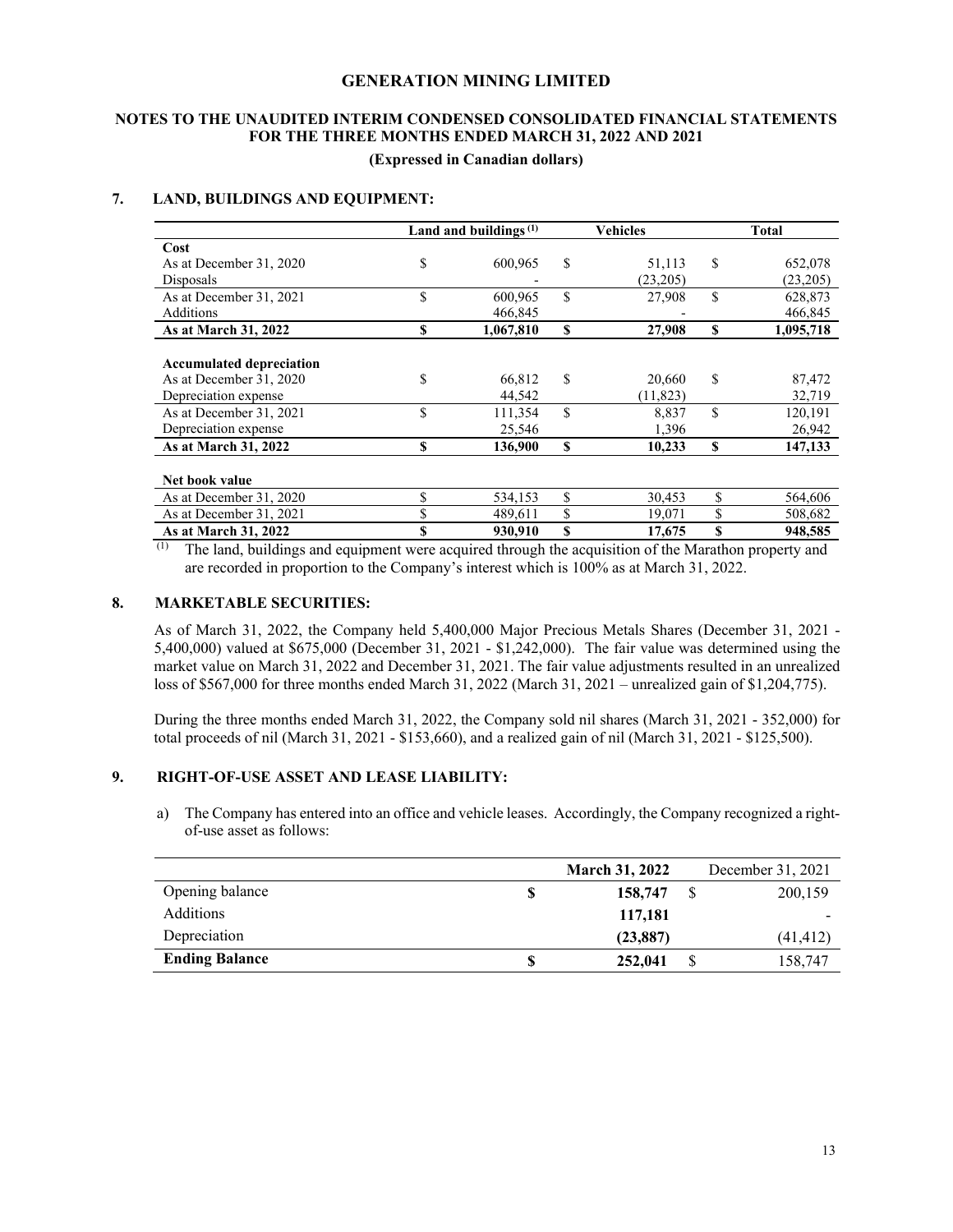## **NOTES TO THE UNAUDITED INTERIM CONDENSED CONSOLIDATED FINANCIAL STATEMENTS FOR THE THREE MONTHS ENDED MARCH 31, 2022 AND 2021 (Expressed in Canadian dollars)**

#### **9. RIGHT-OF-USE ASSET AND LEASE LIABILITY (continued):**

At the commencement date of the lease, the lease liabilities were measured at the present value of the lease payments. The lease payments are discounted using an interest rate of 15%, which is the Company's incremental borrowing rate. The continuity of lease liabilities is outlined below:

|                                        |   | <b>March 31, 2022</b> |              | December 31, 2021 |
|----------------------------------------|---|-----------------------|--------------|-------------------|
| Opening balance                        | S | 151,495               | -S           | 223,172           |
| Additions                              |   | 157,102               |              |                   |
| Accretion of interest                  |   | 10,333                |              | 31,386            |
| Payments                               |   | (23,746)              |              | (63, 143)         |
| Total lease liability                  | S | 295,184               | <sup>S</sup> | 191,415           |
| Less: current portion                  |   | (103, 451)            |              | (39, 920)         |
| Non-current portion of lease liability | S | 191,733               | S            | 151,495           |

For the three months ended March 31, 2022 the occupancy cost and vehicle lease cost is \$45,917 (March 31, 2021 - \$37,858) and includes \$23,746 on short term leases and \$46,058 of variable lease payments related to additional rental amounts and services less depreciation on the right of use asset of \$23,887.

As required under the office lease agreement, the Company has \$38,229 of funds held in GICs as security for the lease as at March 31, 2022 (December 31, 2021 - \$38,229).

## **10. RELATED PARTY TRANSACTIONS:**

Key management includes the Company's directors, officers and any employees with authority and responsibility for planning, directing and controlling the activities of an entity, directly or indirectly. Compensation awarded to key management includes the following:

|                                      | Three months ended    |                |  |  |
|--------------------------------------|-----------------------|----------------|--|--|
|                                      | <b>March 31, 2022</b> | March 31, 2021 |  |  |
| Salaries and bonuses                 | \$ 304,375            | \$ 250,875     |  |  |
| Share-based payments - options       | 72,357                | 193,727        |  |  |
| Total compensation to key management | \$376,732             | 444.602        |  |  |

As at March 31, 2022, accounts payable includes \$544,750 (March 31, 2021 - \$33,545) due to key management of the Company.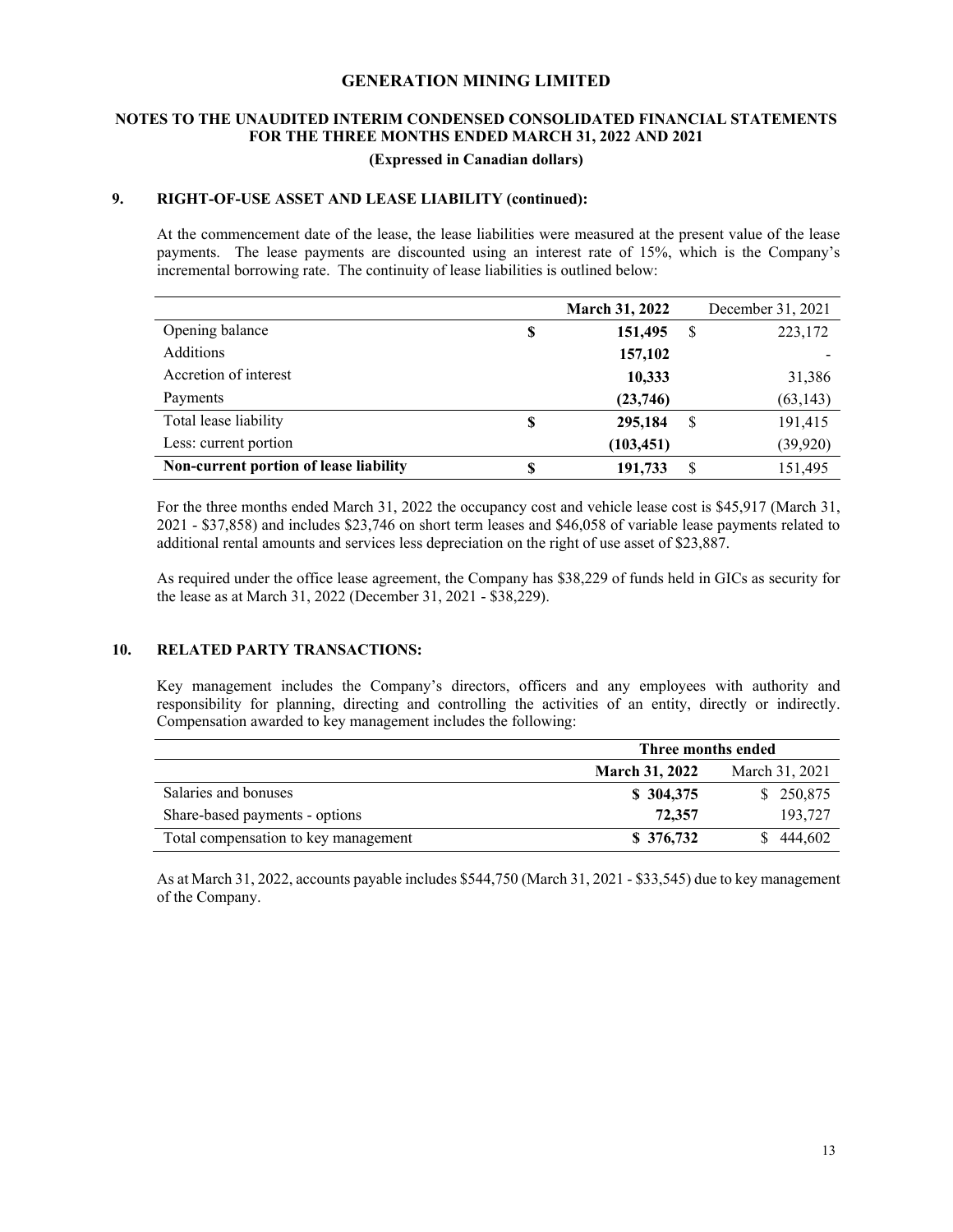## **NOTES TO THE UNAUDITED INTERIM CONDENSED CONSOLIDATED FINANCIAL STATEMENTS FOR THE THREE MONTHS ENDED MARCH 31, 2022 AND 2021 (Expressed in Canadian dollars)**

### **11. CAPITAL STOCK:**

#### **Common shares**

The Company's authorized share capital consists of an unlimited number of common shares.

The following table summarizes the continuity of common shares for the three month period ended March 31, 2022.

|                                                       | <b>Number of shares</b> |            |
|-------------------------------------------------------|-------------------------|------------|
| <b>Balance as at December 31, 2020</b>                | 136,315,292             | 28,372,920 |
| Shares issued for exercise of warrants $(1)$          | 13,799,307              | 10,358,502 |
| Shares issued for exercise of options                 | 300,000                 | 201,000    |
| <b>Balance as at December 31, 2021</b>                | 150,414,599             | 38,932,422 |
| Issued for property acquisition $(2)$                 | 21,759,332              | 19,289,426 |
| Shares issued for exercise of warrants <sup>(1)</sup> | 7,743,477               | 8,078,059  |
| Balance as at March 31, 2022                          | 179,917,408             | 66,299,907 |

#### **Warrants**

The following table summarizes the continuity of warrants for the three month period ended March 31, 2022.

|                                       | <b>Number of warrants</b> |
|---------------------------------------|---------------------------|
| <b>Outstanding, December 31, 2020</b> | 22,068,284                |
| Warrants issued (1)                   | 639,711                   |
| Warrants exercised (1)                | (13,799,307)              |
| Warrants expired (1)                  | (38, 437)                 |
| <b>Outstanding, December 31, 2021</b> | 8,870,251                 |
| Warrants exercised <sup>(1)</sup>     | (7,743,477)               |
| Warrants expired <sup>(1)</sup>       | (1,126,774)               |
| Outstanding, March 31, 2022           |                           |

 $<sup>(1)</sup>$  The exercise and share issuance or expiry of warrants relate to financings completed on June 5, 2019, August</sup> 29, 2019, and February 13, 2020.

 $(2)$  On January 26, 2022, the Company completed the acquisition of the remaining interest in the Marathon Project from Stillwater whereby the Company issued 21,759,332 common shares of the Company to Stillwater at a price of \$0.89 per common share, or total consideration \$19,289,426. The Company now holds 100% of the Marathon Project, and the joint venture agreement dated July 10, 2019 between Stillwater and Generation PGM has been terminated in accordance with its terms.

#### **Stock Option Plan**

On May 9, 2018, the Company adopted an incentive Stock Option Plan (the "Plan"). The Plan was amended in July 2020. Under the Plan, options are non-assignable and may be granted for a term not exceeding ten years. The total number of common shares that may be reserved for issuance may not exceed ten percent of outstanding common shares at the grant date and may not exceed five percent for any one person in any 12 month period. The exercise price of an option may not be lower than the market price of the common shares on the Toronto Stock Exchange. The options are non-transferable. Outstanding options may be adjusted by the Board in certain events, as to exercise price and number of common shares, to prevent dilution or enlargement.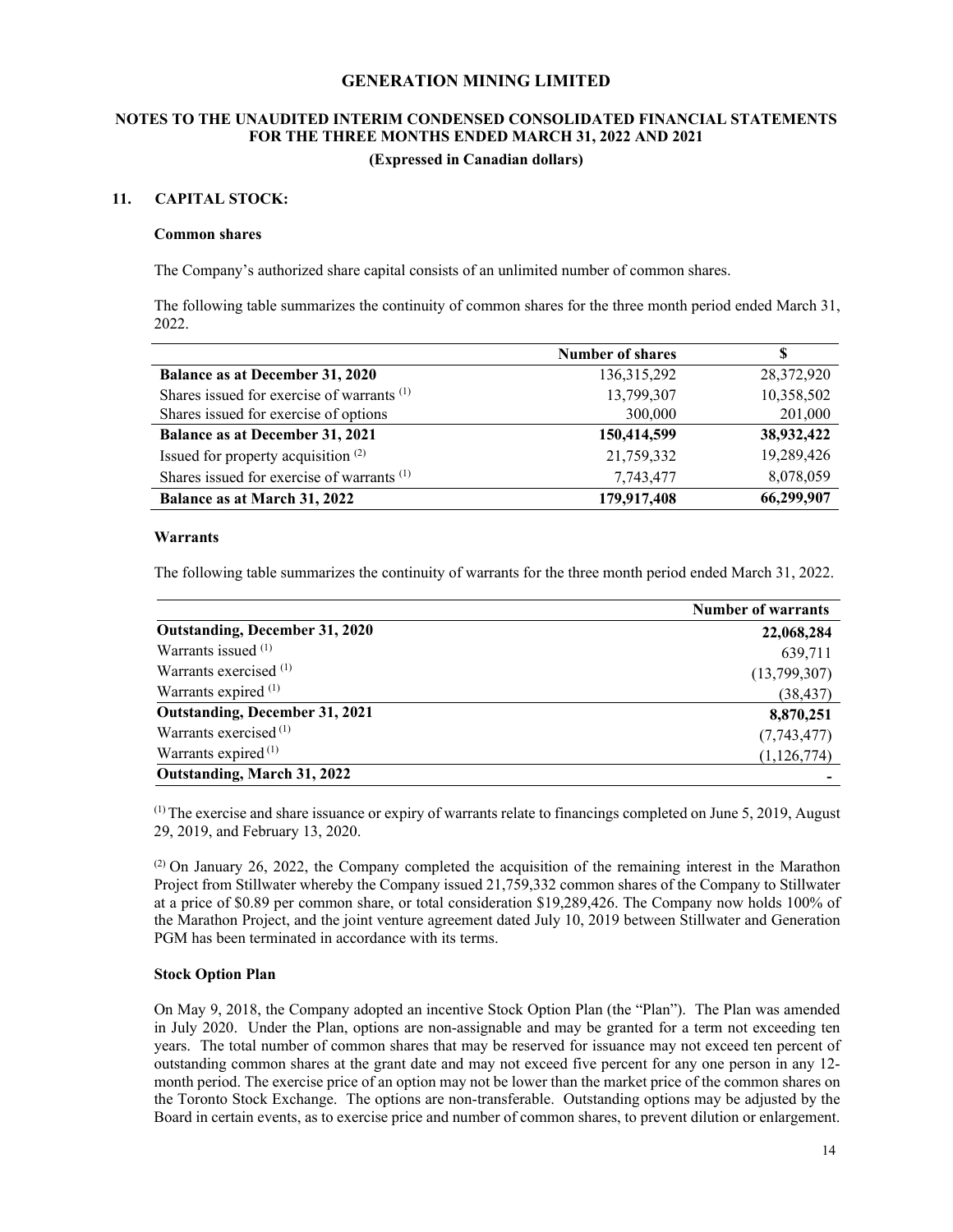## **NOTES TO THE UNAUDITED INTERIM CONDENSED CONSOLIDATED FINANCIAL STATEMENTS FOR THE THREE MONTHS ENDED MARCH 31, 2022 AND 2021 (Expressed in Canadian dollars)**

## **11. CAPITAL STOCK (continued):**

#### **Stock Option Plan (continued)**

The continuity of outstanding stock options for the three month period ended March 31, 2022 is as follows:

| <b>Number of options</b>              |            |
|---------------------------------------|------------|
| <b>Outstanding, December 31, 2020</b> | 11,225,000 |
| Options granted                       | 3,875,000  |
| Options exercised                     | (300,000)  |
| Options forfeited                     | (50,000)   |
| <b>Outstanding, December 31, 2021</b> | 14,750,000 |
| Options granted                       | 900,000    |
| Options exercised                     |            |
| Outstanding, March 31, 2022           | 15,650,000 |

The fair value of options granted under the Plan is measured on the date of grant using the Black-Scholes pricing model and expensed to net income (loss) using the following inputs and assumptions at the measurement date:

| Date          | <b>Number</b><br>of Options | <b>Exercise</b><br>Price<br>$\left( \mathbb{S}\right)$ | Market<br>Price<br><b>(S)</b> | <b>Expected</b><br>Volatility<br>$($ %) $^{(1)}$ | <b>Risk-free</b><br><b>Interest</b><br>Rate $(\% )$ | <b>Expected</b><br>Life (years)/<br><b>Dividend Yield</b><br>$\frac{9}{6}$ | <b>Fair Value</b><br>of Options<br>(S) | <b>Vesting</b>                                   |
|---------------|-----------------------------|--------------------------------------------------------|-------------------------------|--------------------------------------------------|-----------------------------------------------------|----------------------------------------------------------------------------|----------------------------------------|--------------------------------------------------|
| $08-Mar-21$   | 500,000                     | 1.00                                                   | 0.95                          | 132                                              | 0.92                                                | $2.5 - 3 / 0\%$                                                            | 343,333                                | $1/3rd$ vesting                                  |
| 12-May-21     | 1.550.000                   | 1.06                                                   | 1.02                          | 129                                              | 0.53                                                | $3/0\%$                                                                    | 1,162,500                              | Immediate                                        |
| 12-May-21     | 575,000                     | 1.06                                                   | 1.02                          | 129                                              | 0.53                                                | $1.5 - 2 / 0\%$                                                            | 419,750                                | $1/3rd$ vesting                                  |
| $21$ -Sept-21 | 1,250,000                   | 0.80                                                   | 0.67                          | 108                                              | 0.55                                                | $3/0\%$                                                                    | 525,000                                | $1/3rd$ vesting                                  |
| $18-Mar-22$   | 900,000                     | 0.85                                                   | 0.85                          | 97                                               | 1.57                                                | $3/0\%$                                                                    | 468,000                                | $1/3$ immediate<br>$1/3$ 1 year<br>$1/3$ 2 years |

(1) Based on the Company's historical volatility.

Options to purchase common shares carry exercise prices and terms to maturity as follows:

| <b>Exercise</b><br>price \$ | <b>Options</b><br>Outstanding | <b>Options Exercisable</b> | <b>Expiry date</b> | Remaining contractual<br>life (years) |
|-----------------------------|-------------------------------|----------------------------|--------------------|---------------------------------------|
| 0.52                        | 600,000                       | 600,000                    | July 31, 2022      | 0.3                                   |
| 0.52                        | 75,000                        | 75,000                     | September 11, 2022 | 0.4                                   |
| 0.52                        | 100,000                       | 100,000                    | November 6, 2022   | 0.6                                   |
| 0.10                        | 2,400,000                     | 2,400,000                  | May 11, 2023       | 1.1                                   |
| 1.06                        | 2,075,000                     | 1,933,000                  | May 12, 2024       | 2.1                                   |
| 0.30                        | 3,100,000                     | 3,100,000                  | July 16, 2024      | 2.3                                   |
| 0.30                        | 200,000                       | 200,000                    | August 7, 2024     | 2.4                                   |
| 0.80                        | 1,250,000                     | 833,000                    | September 21, 2024 | 2.5                                   |
| 0.65                        | 500,000                       | 500,000                    | February 5, 2025   | 2.9                                   |
| 0.85                        | 900,000                       | 300,000                    | February 18, 2025  | 2.9                                   |
| 0.45                        | 750,000                       | 750,000                    | March 18, 2025     | 3.0                                   |
| 0.52                        | 2,750,000                     | 2,750,000                  | April 20, 2025     | 3.1                                   |
| 0.52                        | 450,000                       | 450,000                    | November 6, 2025   | 3.6                                   |
| 1.00                        | 500,000                       | 500,000                    | March 8, 2026      | 3.9                                   |
| $0.54^{(1)}$                | 15,650,000                    | 14,491,000                 |                    | $2.3^{(1)}$                           |

(1) Weighted average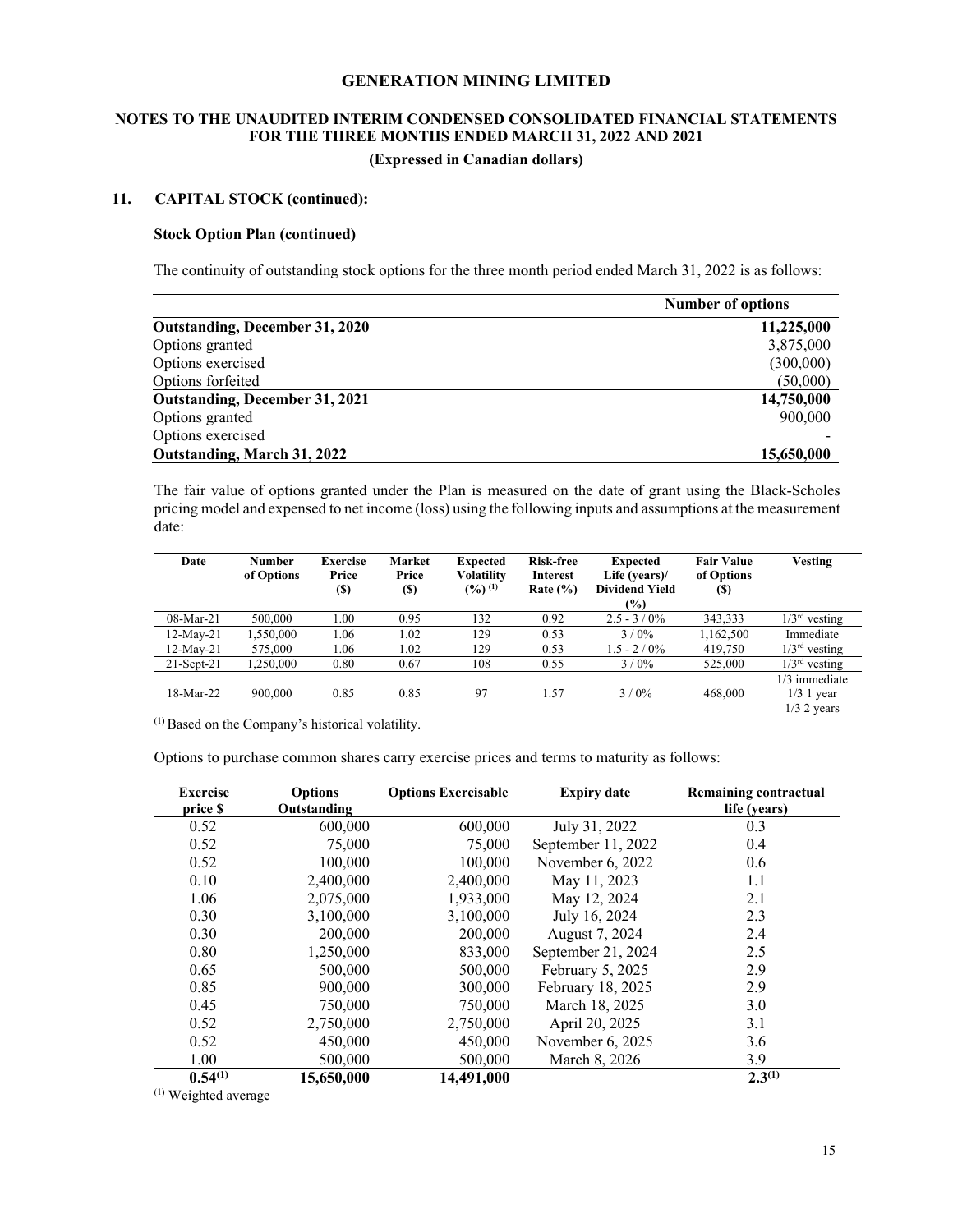## **NOTES TO THE UNAUDITED INTERIM CONDENSED CONSOLIDATED FINANCIAL STATEMENTS FOR THE THREE MONTHS ENDED MARCH 31, 2022 AND 2021 (Expressed in Canadian dollars)**

#### **12. RECEIVABLES:**

The Company's receivables primarily arise from harmonized sales tax ("HST") due from the Canadian government.

The amounts receivable are as follows:

|                | <b>March 31, 2022</b> | December 31, 2021 |
|----------------|-----------------------|-------------------|
| HST receivable | 502,543               | 709.595           |
| Miscellaneous  | 14.830                | 18.371            |
| <b>Total</b>   | 517,373               | 727,966           |

#### **13. COMMITMENTS AND CONTRACTUAL OBLIGATIONS:**

On February 20, 2019, the Company co-signed a lease for office space commencing on May 1, 2019 for a term of six years and six months. The Company has an average monthly commitment of \$11,067 for its share of the basic and additional rent. Commitments pursuant to various property option agreement are outlined under note 6.

The Company indemnifies subscribers of flow-through share offerings against any tax related amounts that may become payable.

#### **14. PRECIOUS METALS PRUCHASE AGREMENT:**

The Company and its 100% owned subsidiary Generation PGM entered into a definitive Precious Metal Purchase Agreement ("PMPA") with Wheaton Precious Metals Corp. ("Wheaton") in respect to the Marathon Project which became effective on January 26, 2022. On March 31, 2022 Generation received, through Generation PGM Inc., the first \$20,000,000 payment pursuant to the PMPA ("Early Deposit").

Pursuant to the PMPA, Wheaton will pay the Company total upfront cash consideration of \$240,000,000, \$40,000,000 million of which will be paid on an Early Deposit basis prior to construction to be used for development of the Marathon Project, with the remainder payable in four staged instalments during construction, subject to various customary conditions being satisfied. Generation Mining and its subsidiary Generation PGM, which is the owner of the Marathon Project, have provided Wheaton a first ranking security interest over all their assets.

Under the PMPA, Wheaton will purchase 100% of the payable gold production until 150 thousand ounces ("koz") have been delivered, thereafter dropping to 67% of payable gold production for the life of the mine; and 22% of the payable platinum production until 120 koz have been delivered, thereafter dropping to 15% for the life of mine.

Wheaton will make ongoing payments for the gold and platinum ounces delivered equal to 18% of the spot prices ("Production Payment") until the value of gold and platinum delivered less the Production Payment is equal to the upfront consideration of \$240,000,000, at which point the Production Payment will increase to 22% of the spot price.

The term of the agreement is 20 years, renewable at WPM's election for an additional 10 years.